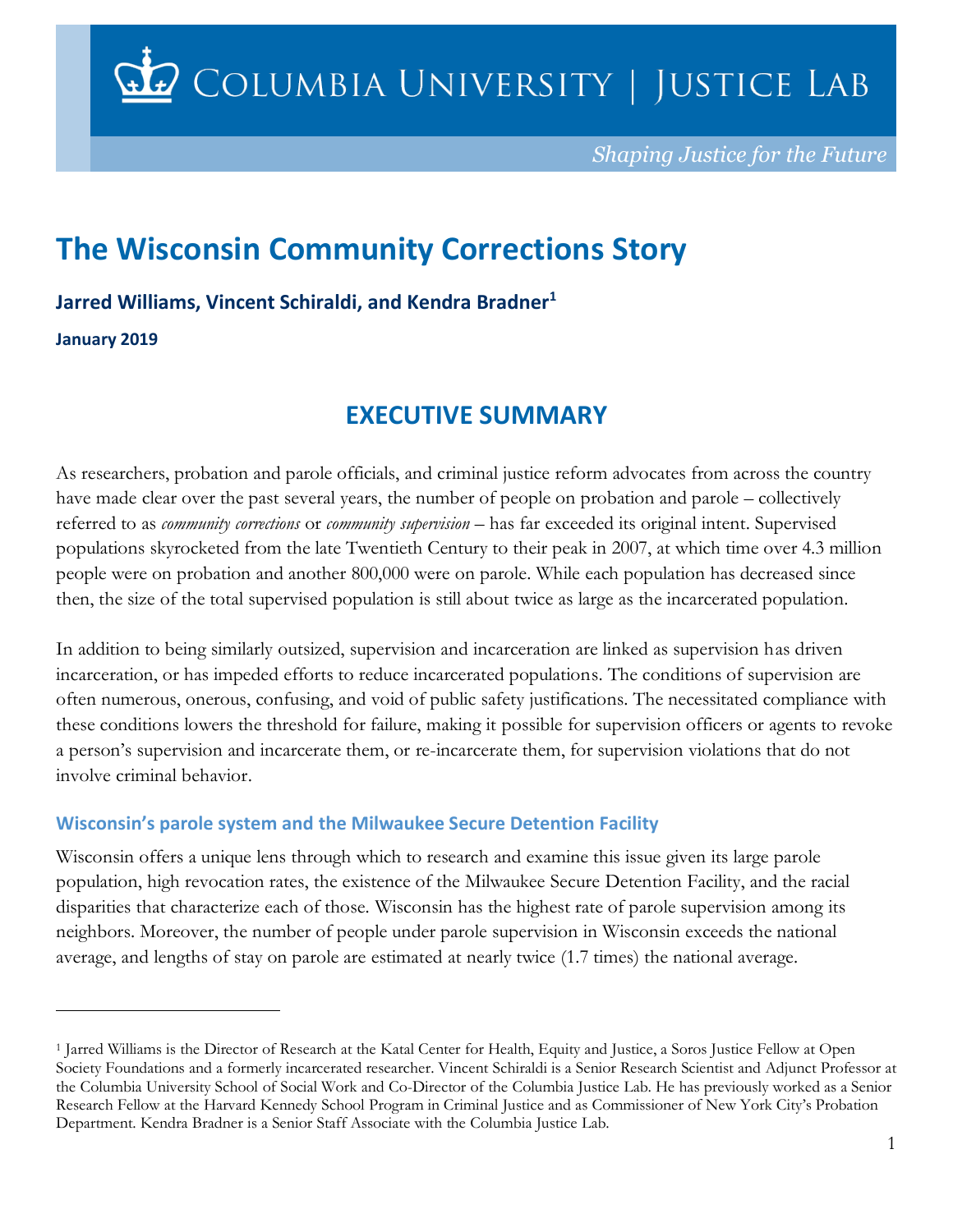Much of this is a consequence of *truth in sentencing* and parole-expansion laws that were passed in Wisconsin in the late 1990s. Together, these laws mandated that people serve the entirety of incarceration sentences, followed by post-release supervision (referred to as parole) sentences that are *at least* 25% as long as the incarceration sentence. The significance of this has been profound, as data makes clear that Wisconsin has since experienced steep increases in prison and parole populations.

In Wisconsin, mass supervision helps drive mass incarceration. Whether measured in terms of exits from parole to incarceration, the proportion of static prison populations that was previously under community supervision, or the proportion of people admitted to Wisconsin prisons each year for revocations or holds, community corrections policies have significantly impacted Wisconsin's prison populations.

The Milwaukee Secure Detention Facility (MSDF) is symbolic of the impact that community supervision has on incarceration growth. MSDF is the first state facility in the United States built solely for the purpose of incarcerating people who are on community supervision.

But MSDF's connection to Wisconsin's supervision population goes beyond the facility's stated purpose. Each is defined by alarming racial disparities that are symptomatic of racially systemic inequities that define a large part of Wisconsin's education, economic, and community resources. Key findings from *The Wisconsin Community Corrections Story* include:

- 1 in 8 Black men is under community supervision in Wisconsin.
- 1 in 11 Native American men is under community supervision in Wisconsin.
- Black women are supervised at three times the rate of white women, and Native American women are supervised at six times the rate of white women.
- Wisconsin imprisons Black people at 11.5 times the rate it incarcerates white people. Wisconsin has the fifth worst prison incarceration racial disparities in the United States.
- As of 2017, about half of the adult prison population in Wisconsin was comprised of people who were on community supervision. Over one-fifth of the adult prison population were incarcerated for a supervision violation without a new conviction.
- People reincarcerated without a new offense in Wisconsin will spend an average of 1.5 years in prison, costing taxpayers \$147.5 million.
- 86% of people incarcerated at the Milwaukee Secure Detention Facility for revocations were incarcerated *without* a new conviction.
- The opening of MSDF greatly expanded the Wisconsin Department of Corrections' capacity to incarcerate people for probation or parole holds – temporary detention periods that can be initiated without judicial review when someone is suspected of a supervision violation that can last several weeks. Between 2001 and 2006, total prison admissions increased by 62%. Nearly two-thirds of that increase was due to increased holds, which after a downtick in 2007 continued to rise, peaking in 2010 at 5,787.
- Overall, 65% of the people at MSDF identify as Black.